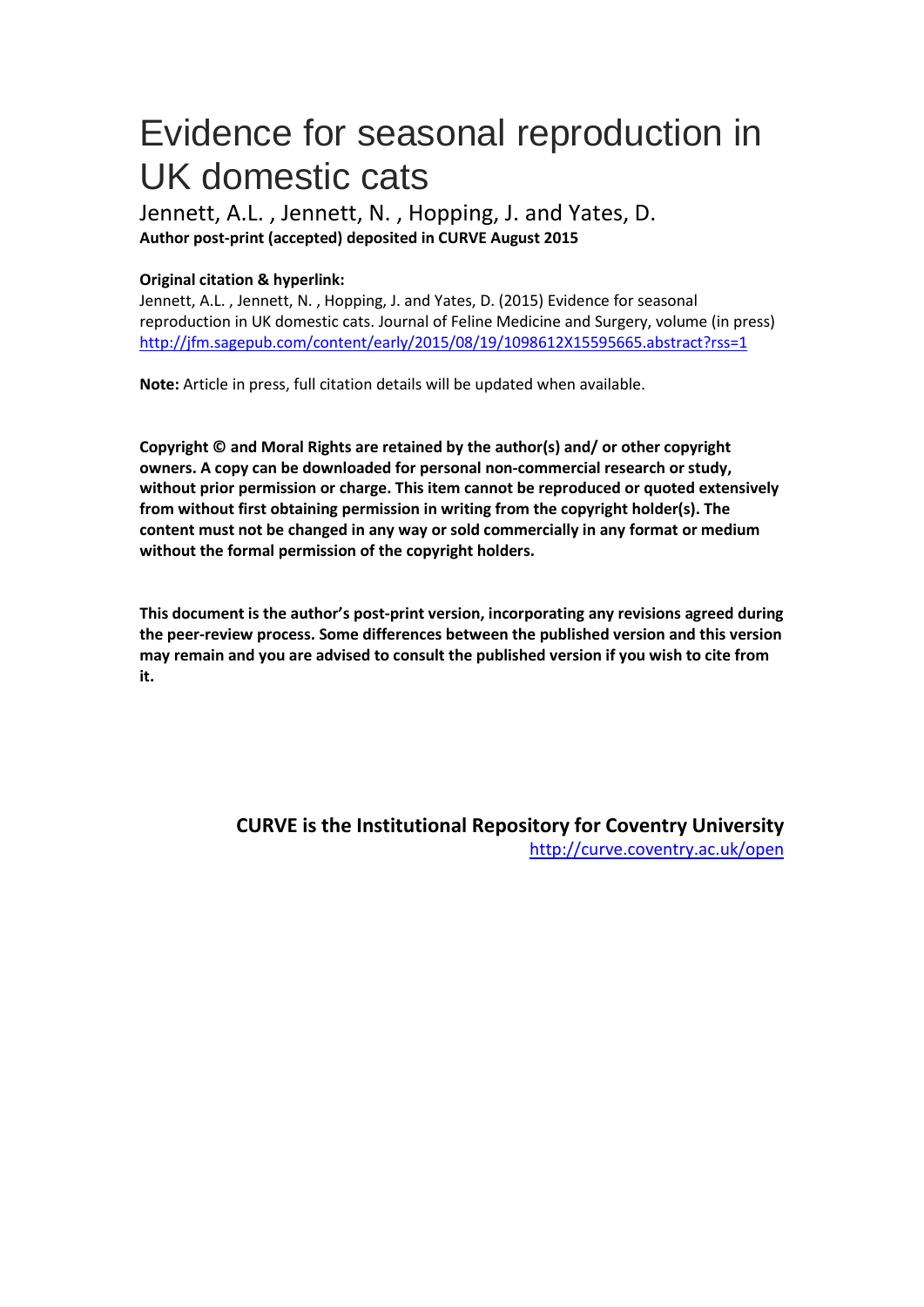DOI: 10.1177/1098612X15595665 Accepted June 2015

## **Evidence for seasonal reproduction in UK domestic cats**

**Amy L Jennett1 \* , Nigel M Jennett2, Joanna Hopping1, and David Yates3**

<sup>1</sup> Faculty of Medical and Veterinary Sciences, Bristol University, Bristol, UK 2Faculty of Engineering and Computing, Coventry University, Coventry, UK 3Greater Manchester Animal Hospital RSPCA, Manchester, UK

**Accepted:** 16 June 2015

#### **Abstract**

*Objectives* To analyse a large body of data obtained by the Royal Society for the Prevention of Cruelty to Animals (RSPCA) Greater Manchester Animal Hospital on the breeding pattern of owned domestic cats in the UK, and to provide clear statistical evidence of whether seasonal variation remains present in temperate climates.

*Methods* The total number of cats spayed and the number of cats found to be pregnant were recorded on a monthly basis from December 2005 to July 2014 by the RSPCA Greater Manchester Animal Hospital. The percentage of cats found to be pregnant was calculated for each month and the 8.5 years of data were binned into calendar months. The mean and SD of the monthly pregnancy rate was calculated for each calendar month bin, as was the difference between the mean percentage of detected pregnancies and the global mean. The Z score for each month's difference was then calculated.

*Results* Data were available for 5414 cats neutered during the 8.5 consecutive years of this study. A global average of 8.9% of cats spayed were found to be pregnant. The mean calendar month pregnancy rate exhibited a very significant variation, with the highest positive deviation being in April (Z score +2.9) and the highest negative deviation being in November/December (Z score -4.5). When aggregated into 3 month averages, an extremely significant difference between 'spring' and 'winter' months of >7 SE ( $P \ll 0.01$ ) was found.

*Conclusions and relevance* This study provides clear statistical evidence, from a large data set, that seasonal breeding patterns are still present under UK temperate conditions. We discuss the impact that this has on charity rescue shelters and propose that a campaign targeted at clients of animal welfare charities encouraging autumn neutering will be the most cost-effective method of cat population control, and aid the relief of demand on welfare charity resources.

**\*Corresponding author:**

Amy Jennett MSc, School of Veterinary Sciences, Faculty of Medical and Veterinary Sciences, Bristol University, Langford House, Langford, Bristol BS40 5DU, UK Email: [amy.jennett@bristol.ac.uk](mailto:amy.jennett@bristol.ac.uk)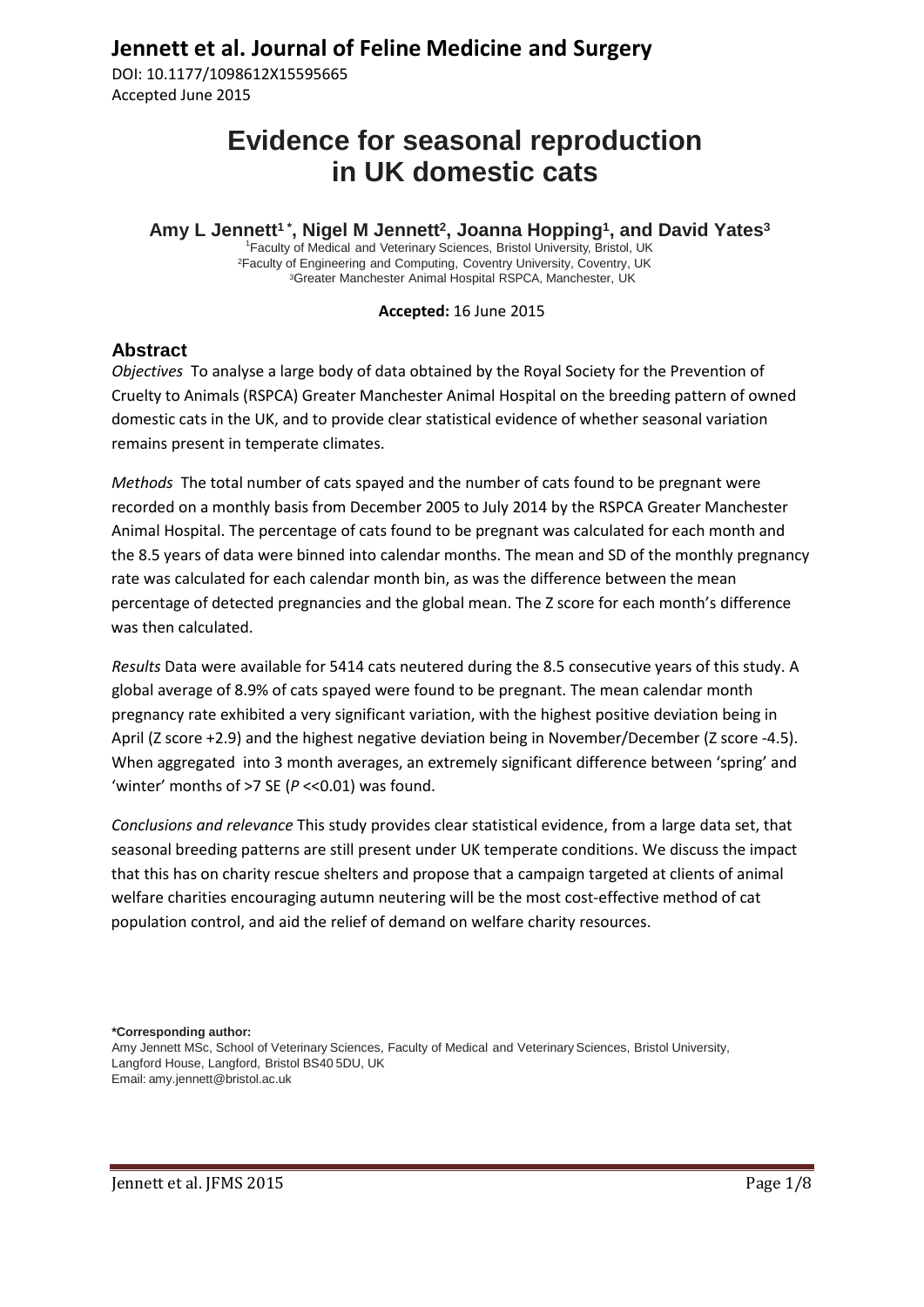DOI: 10.1177/1098612X15595665 Accepted June 2015

#### **Introduction**

Cat welfare organisations are hugely overstretched. It is estimated that 131,070 cats entered UK welfare charities in 2009, and that 66% of cat shelters are working at full capacity constantly throughout the year.<sup>1</sup> The vast majority of cat litters (80%) are unplanned,<sup>2</sup> with unplanned litters generating a direct demand on welfare charity resources. This is most problematic during the summer, indicating that spring/summer is when the greatest numbers of litters are born.

Cats are known to be seasonal polyoestrus breeders, with induced ovulation.3 Previous studies have described the seasonality of the cat oestrous cycle to be manipulated by the length of the photoperiod.4 They have shown that a change from short day length to a longer day length induces oestrus in the cat and that this is mediated by the release of melatonin from the pineal gland, which is controlled by the circadian rhythm. Melatonin is released during darkness, and inhibits the generation of gonadotropin-releasing hormone and the hypothalamic–pituitary–gonadal feedback loop. The free- roaming cat population in the USA has also exhibited seasonal differences in pregnancy rates in trap–neuter–return programmes.<sup>5,6</sup> Both studies found the percentage of female cats found to be pregnant to peak in March, April and May.

In the UK, oestrus can occur all year round, with the greatest number of oestrus days occurring during the summer months.7 Under temperate conditions, cats do not have a period of seasonal anoestrus.<sup>7</sup> This, coupled with the onset of puberty as early as 3.5 months,  $8$  is contributing to the current overpopulation problems that welfare charities face.

Various strategies are used by welfare centres to cope with overpopulation; increasing fostering and refusing to take in cats not deemed to be in immediate danger.<sup>2</sup>

However, the seasonality of UK litters is currently not generally considered. We propose that a better knowl- edge of the seasonal nature of UK feline reproduction could be used to target better the charity resources allocated to reducing the number of unwanted litters. A drive to neuter during the autumn would clearly aid prevention of spring litters; this would have a higher impact on reducing the number of unwanted kittens if the majority of litters are born in spring.

#### **Material and methods**

The purpose of this study was to take a representative sample of domestic cats and assess them for reproductive state. To achieve this, we retrieved data from the records of the Royal Society for the Prevention of Cruelty to Animals (RSPCA; Greater Manchester Animal Hospital) of female cats brought in by owners to be neutered. The data were restricted to include only owned female cats; strays were excluded.

The following data were recorded on a monthly basis: total number of cats spayed and number of cats found to be pregnant. The detection limit of pregnancy was 2 weeks' gestation. The span of the data was from December 2005 until July 2014 inclusive, giving 103 separate data points. The pregnancy data were represented in relative terms by taking the fraction, expressed as a percentage, of the number of detected pregnancies in each month. The data were then separated into yearly blocks and combined to give 12 value pairs, one pair for each month in the year, consisting of the average number of cats treated in that month and the percentage of pregnancies detected. The zeroth hypothesis taken was that of no seasonality, and this was represented by taking the global percentage of the cats found pregnant over the period of the study.

The SD of the percentage of detected pregnancies in each month was calculated, as was the difference between the actual percentage of detected pregnancies and the global mean. The Z score for each month's actual percentage detected pregnancies was then calculated as the difference multiplied by the square root of the number of years of data available for that month and divided by the SD for that month. It should be noted that, owing to the fact that data sets for the years 2005 and 2014 are incomplete, the number of samples in months August to November was only eight whereas for other months it was nine. The assumption is that any variation of pregnancy rate is randomly distributed about the mean and that the Z score is therefore two- tailed; the P value was calculated accordingly.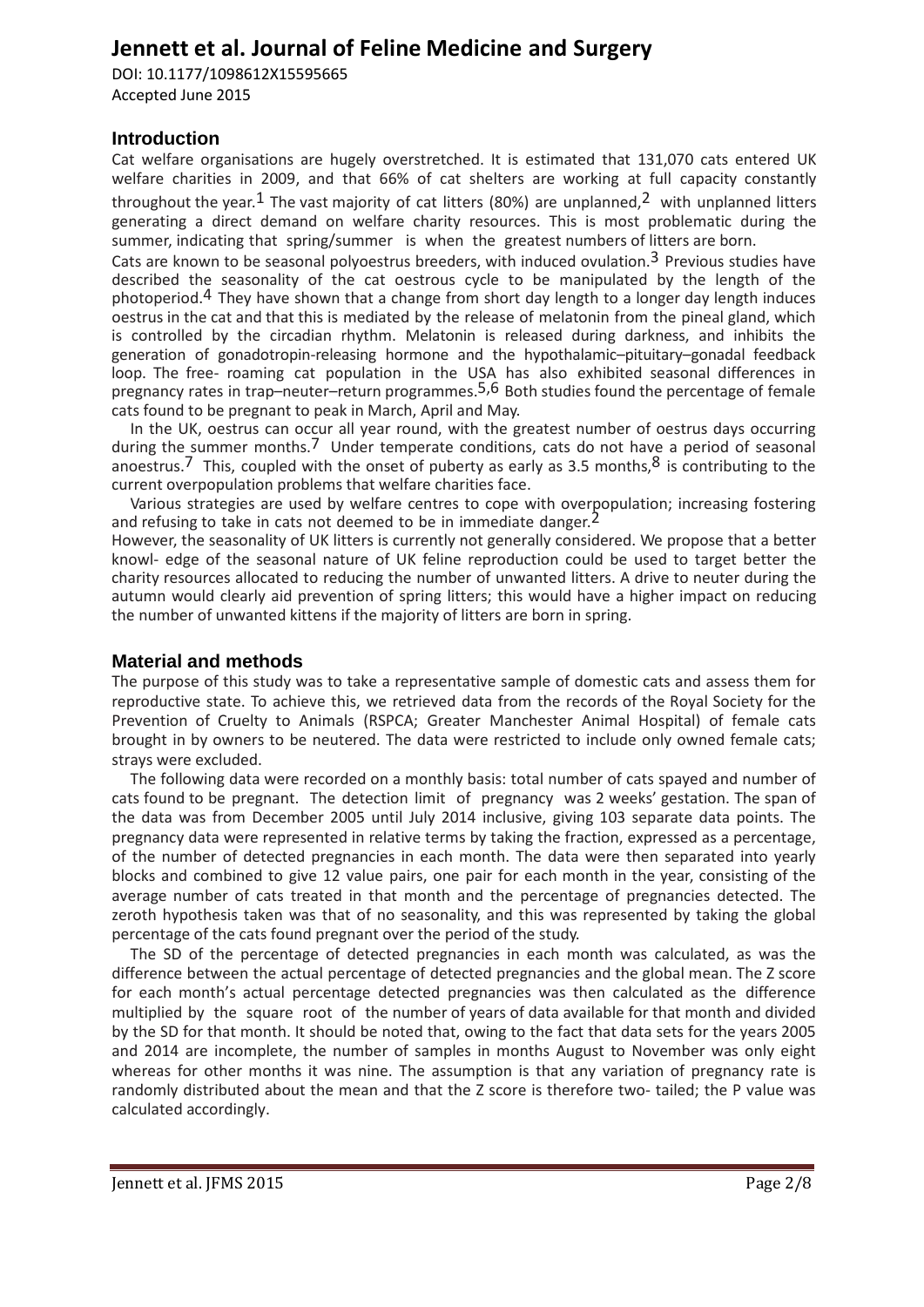DOI: 10.1177/1098612X15595665 Accepted June 2015



**Figure 1: Plot of the total number of cats spayed per month by the Royal Society for the Prevention of Cruelty to Animals' Greater Manchester Animal Hospital (y = -0.04x + 54.19)**



**Figure 2: Plot showing the number of pregnant cats detected per month over time (y = 0.03x + 3.07)**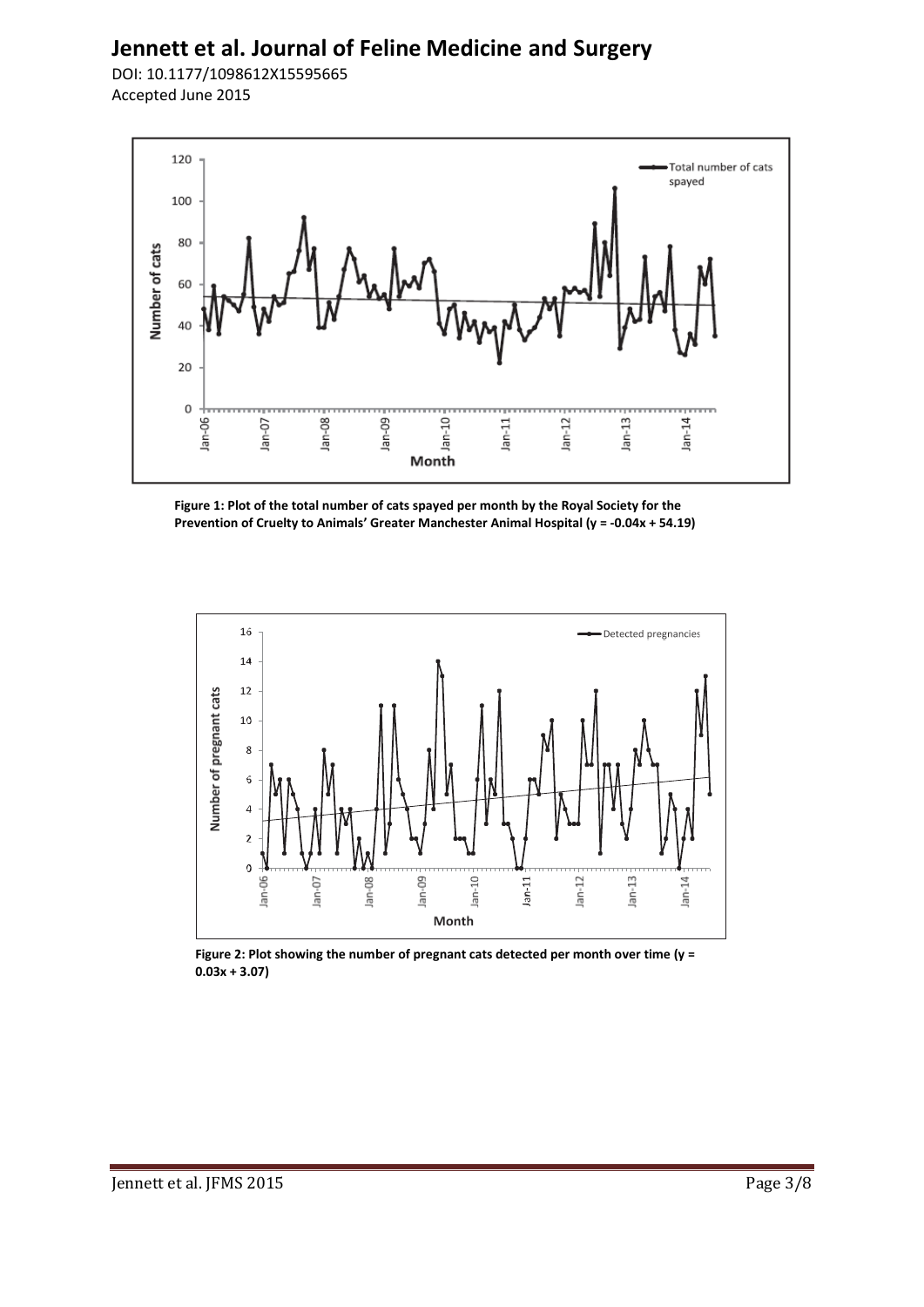DOI: 10.1177/1098612X15595665 Accepted June 2015

#### **Results**

The total number of cats treated during the study period was 5414 and the total number of pregnancies detected was 484. The global percentage of cats found to be pregnant was therefore 8.9%. Figure 1 shows a plot of the total number of cats treated in each month from December 2005 to July 2014.

A linear trend line is fitted to the data and shows a gradient of a 0.04 per month decrease with a SE of 0.05, indicating that there was no statistically significant change over time in the number of cats treated.

In Figure 2 the numbers of pregnancies per month are plotted over time. A linear trend line is fitted to the data and shows a gradient of a 0.03 per month increase with a SE of 0.01; thus, there is a statistically significant increase over time in the number of cats treated and found to be pregnant (95% confidence level).

In Figure 3 the average percentage of cats spayed and found to be pregnant is plotted vs calendar month. The error bars for each month represent 1 SE of the data mean value recorded for that month over the years 2005–2014. For comparison, the global mean pregnancy rate of 8.9% is plotted as a horizontal dotted line.

In Figure 4 the average percentage pregnancy rate per calendar month is compared with the global average pregnancy rate by plotting the Z score of each month's mean value using that month's SE. There is a peak in percentage pregnancy rate centred on the month of April and a trough centred on December. If the data for these two 3 month periods are aggregated, the average 'spring' (March, April, May) pregnancy rate is 13.9%, with a SE of 1.1%, and the 'winter ' (November, December, January) rate is 3.8%, with a SE of 0.64%. The SE for the difference is 1.3% (the root sum of squares of the 2 SEs); thus, the Z score of the difference is  $(13.9-3.8)/1.3 =$ 8 (1 sf). Crudely, taking the difference in Z scores averaged over the same 3 month period gives a similar result  $(2.6-(-4.3)) = 7$  (1 sf). This is an extremely significant difference, equivalent to a P value of << 0.01.



**Figure 3 Plot showing the average percentage of cats neutered and found to be pregnant vs calendar month (over 8.5 years of study data). Error bars are +/-1 SE for that month**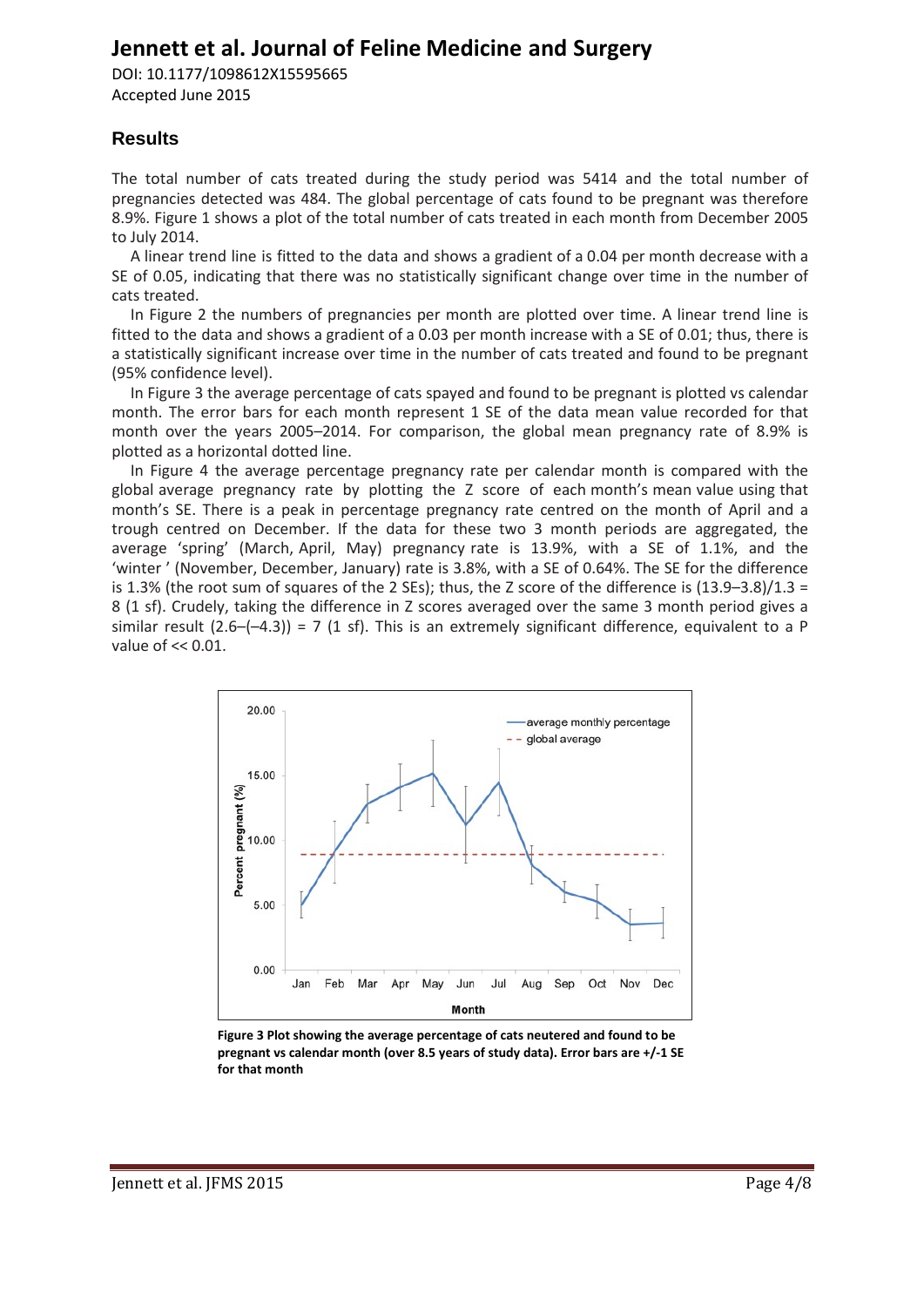DOI: 10.1177/1098612X15595665 Accepted June 2015

## **Discussion**

The key assumption of this study is that the samples of cats presenting for spaying at the RSPCA are representative of the reproductive state of the entire population of owned domestic cats. The data only include cats that are owned and are eligible for treatment by the RSPCA. This requires that the owner is living in the Manchester area and can demonstrate a low income (earning <£200 per week) or that they are in receipt of one or more UK state benefits. The low income or benefits status of all cat owners conveniently ensures that all owners were of roughly the same economic status. It was therefore considered unnecessary to consider effects of bias due to any difference in treatment resources for the cats presenting.

It can be seen from Figure 1 that the number of female cats presenting for neutering did not change significantly in the period December 2005 to July 2014. However, there is an increase in the instance of cats presenting as the year progresses. It is unclear why this may be, but it possibly reflects a long-term effect of Christmas debt upon household finances; affecting the willingness of owners to bring their cats to the RSPCA. There is a clear dip in the number of cases in December. This is most likely a combination of reduced RSPCA opening hours and/or staffing levels during the Christmas period, reducing the capacity for elective operations, combined with the reduced resources available to owners (time and money) for elective treatment of their cats. Neither of these effects should alter the proportion of cats found to be pregnant (only the number presenting) and therefore do not explain the extreme difference in pregnancy rates between the 'spring' months (March– May) and the 'winter ' months (November–January) (see Figures 3 and 4). It is possible that owners may be pre-empting the possibility of pregnancy over the Christmas period by bringing cats to the RSPCA in the immediately preceding months. Again, this would only affect the number of cats presenting and not the proportion found to be pregnant.

It is possible that the owners choose only to present cats that they believe are not pregnant. However, as more cats are presented in the 'winter', this suggestion (presumed not pregnant) reinforces the results of seasonal pregnancy. If the 'apparently not pregnant' criterion is assumed to be applied by the owners all year round, this would only result in an increased number of cats presenting if fewer cats were thought to be pregnant in 'winter '. Also, if the diagnostic skill of the owners is assumed to be constant all year round, then the proportion of actual pregnancies presenting should not vary.

Conversely, it is an unfortunate possibility that the low income status of the owners may predispose them to actively bring pregnant cats to the RSPCA for neutering (to prevent the negative financial consequences of a litter of kittens). Again, if the pregnancy rate of cats is constant, this would not result in the observed variation in the actual percentage of cats found to be pregnant over the year. Indeed, if a systematic low income and the additional financial pressure of Christmas are combined, it would suggest that there should be an increase in the percentage of pregnant cats presenting in the run up to and the months after December. This is the opposite of the trend observed.

Figure 4 shows a plot of the Z score for the average percentage of cats found to be pregnant for each calendar month in the period December 2005–July 2014 when compared with the global average pregnancy rate for that period. The seasonal variation in pregnancy rate is clear, with the Z score varying from +2.9 in April to -4.5 in November/December. The difference in pregnancy rates over the year is therefore extremely statistically significant. The variation is also smoothly varying over the year with Z scores being consistently positive in spring and consistently negative in winter. Taking the 3 month averages of the 'spring' months (March–May) and 'winter ' months (November– January) either in terms of aver- aged Z scores or in the Z score of the difference in averaged percentage of cats found to be pregnant in each 3 month block, shows a difference of >7 SE and a P value of approximately zero.

Faya et al found that temperate climate cats do not have periods of anoestrus and have a maximum number of days in oestrus during the short but increasing photo-period days of the year  $<sup>7</sup>$ </sup> Given a ~65 day gestation, this implies that in Manchester domestic cats mate most successfully (or preferentially) in February, which is similarly correlated with the short but increasing photoperiod of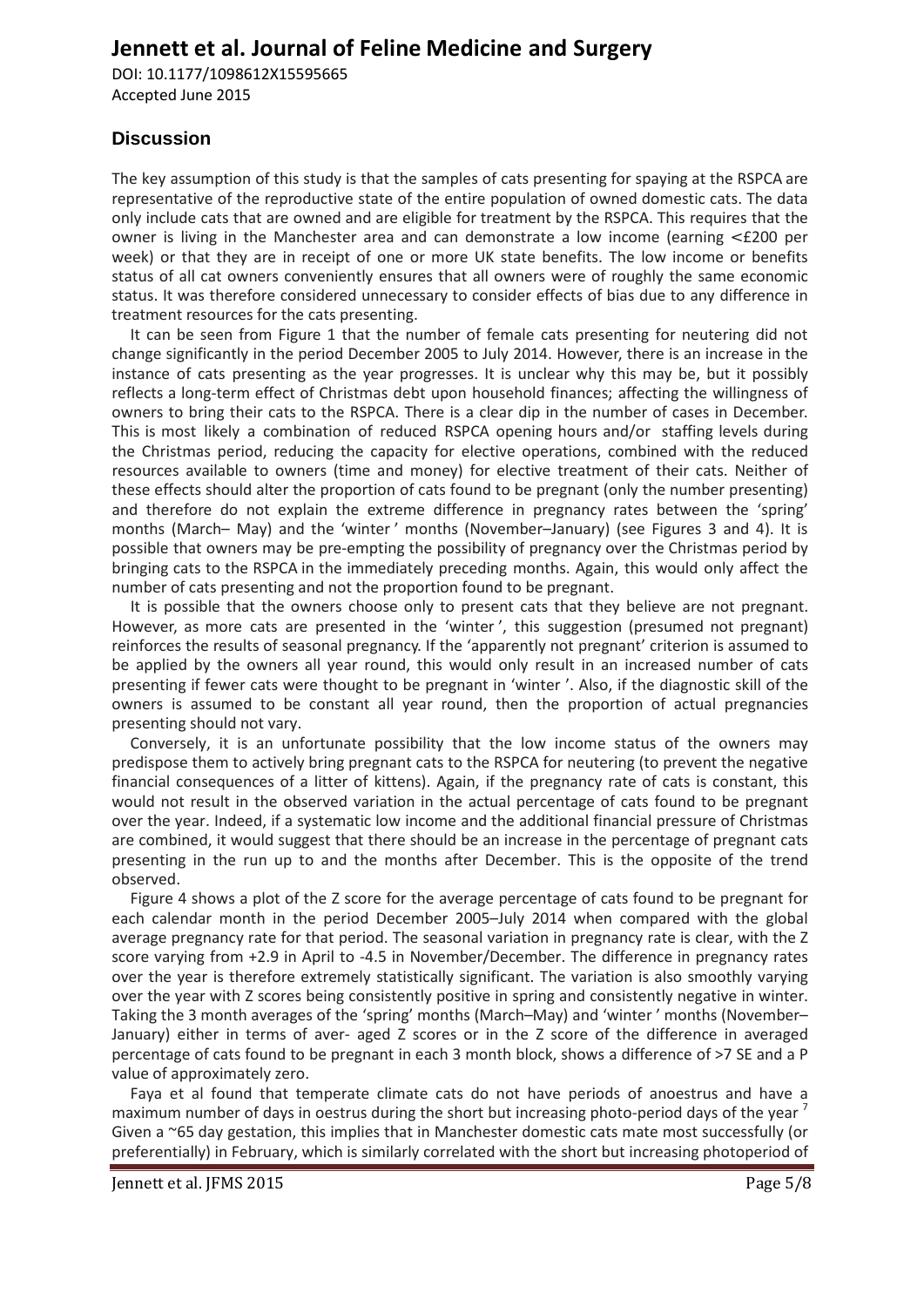DOI: 10.1177/1098612X15595665 Accepted June 2015

spring. [HM Nautical Almanac Office data for sunrise and sunset times in Manchester, UK, gives an average of 9 h 49 m (increasing) daylight in mid-February and 10 h 39 m (declining) in mid-October  $9$ . In Manchester (northern hemisphere) the photoperiod hits its maximum of 17 h in June.] There remains a question as to whether cats living indoors might experience a different photoperiod owing to artificial lighting. It is not known what percentage of time the cats in this study spent indoors. However, as this study consists of data from cats being brought in to be spayed, it is unlikely that any pregnancies detected were arranged by owners. It is therefore probable that the pregnant cats were not contained entirely indoors but gained access to other cats outdoors and, therefore, to natural light. Nevertheless, an indoor cat could have its photoperiod affected. However, there is no obvious reason why owners would use lighting/curtains to arrange a different photoperiod in February. It is more likely that lighting is used to create a constant photoperiod (either longer or shorter than the UK's longest day depending on the average hours slept per night). Similarly, it is likely that owners would try to maintain, in general, a more constant indoor environment, than that outdoors. Thus, a domestic cat will tend to experience a more temperate climate, but a more constant photoperiod, than an outdoor cat the more time it spends indoors. This study provides clear evidence that cats have a seasonal breeding pattern when living in the temperate UK environment; however, a direct comparison of indoor vs outdoor cat colonies would be required to deconvolute the effect of photoperiod.

The approximate clinical detection limit for pregnancy was 2 weeks into gestation (D Yates, 2014, personal communication). This has the effect of biasing the data towards under-reporting of pregnancy rates. As it may safely be assumed that the diagnostic efficiency was constant over the study, it can be assumed that any bias was constant and therefore did not contribute to the observed seasonal variation.

The age of the cats presented was not considered. It is assumed that the ages are randomly distributed and determined only by the selection temperament of the owner population, which is assumed to be unknown but constant.

It is interesting to note that, although the number of cats presenting to the RSPCA for neutering did not vary significantly over the period of the study, there has been a significant increase in the percentage of cats found to be pregnant. This suggests that there has been a shift towards fewer owners neutering their cats at the earliest opportunity, or, conversely, an increase in the delay before owners spend resources on neutering.

Neutering is a cost-effective, long-term strategy for welfare charities and individual owners. In addition to controlling the population of unwanted litters, neutering benefits the individual cat. It prevents ovarian cancer, and dramatically reduces the incidence of cervical and mammary cancer (fatal in 90% of cats).10 It also eliminates unwanted behaviours associated with oestrus.<sup>11</sup>

Similarly, neutering of male cats decreases unwanted behaviour, such as urine marking and fighting (a risk factor for feline immunodeficiency virus and feline leukaemia virus), and testicular cancer.

In a survey of cat owner beliefs,<sup>2</sup> it was found that the most significant factor for unplanned litters was the belief that a cat should have a litter before it is neutered. This belief was twice as likely to be held by respondents living in households with an annual income <£20,000. Therefore, clients of the RSPCA are likely to be a representative sample of individuals holding these beliefs, as RSPCA clients must demonstrate a low income (earning <£200 per week), or be in receipt of one or more UK state benefits. Neutering campaigns that address these commonly held myths, targeting clients in receipt of charity veterinary care, are clearly indicated. The implications of our study is that an autumn neutering campaign directed at clients of animal welfare organisations, such as the RSPCA, would be the most effective route to the reduction in unwanted litters.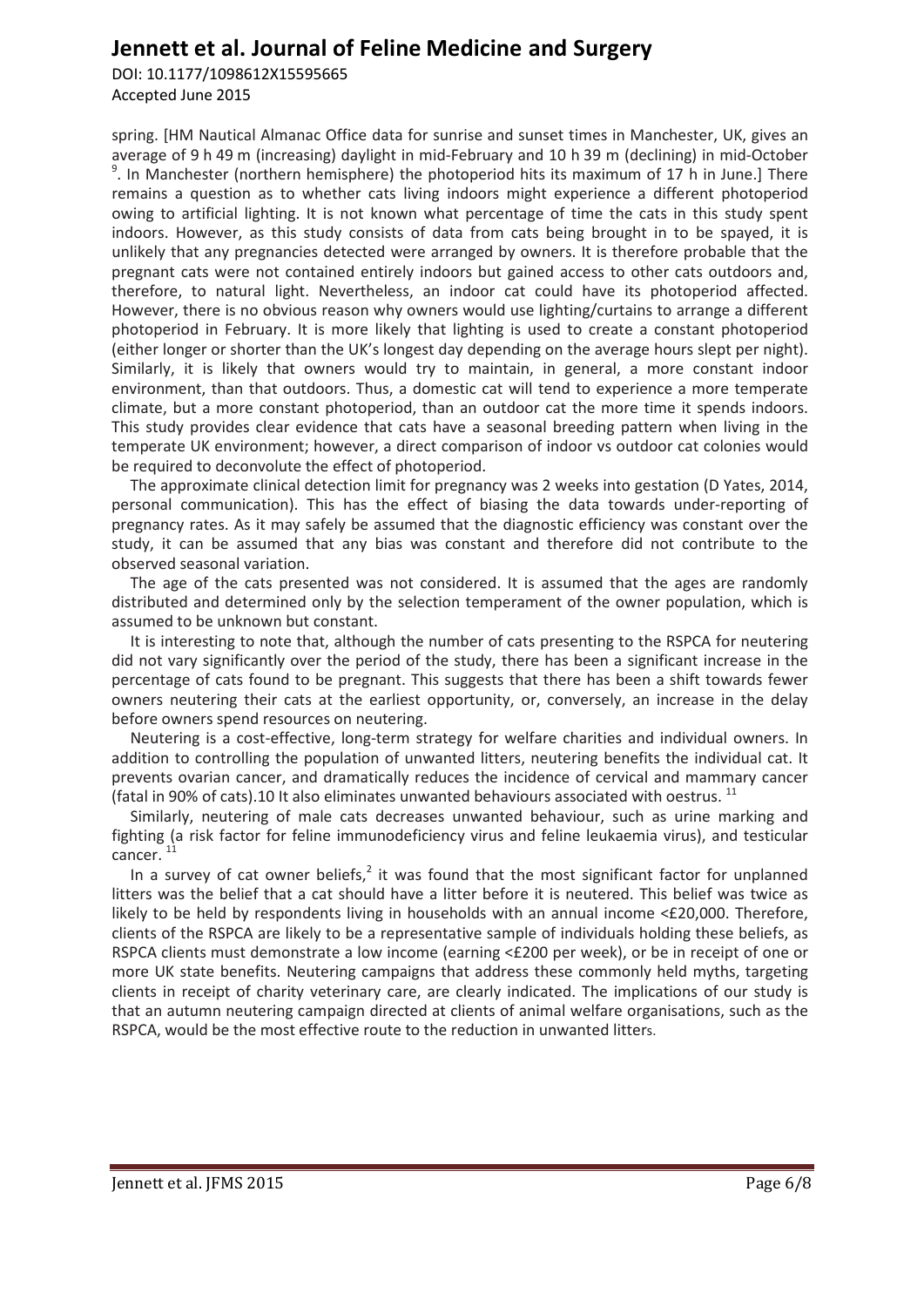DOI: 10.1177/1098612X15595665 Accepted June 2015

## **Conclusions**

We sampled the reproductive state of the owned domestic female cat population by taking the clinically determined pregnancy state of cats presented to the RSPCA Manchester for neutering in the period December 2005 to July 2014. Arguments have been presented that support the premise that the data are a truly random and unbiased sampling, at monthly intervals, of the owned cat population. When averaged over the years of the study, the percentage of cats found to be pregnant in each calendar month was found to exhibit a seasonal variation. The data shows an extremely statistically significant difference between the 'spring' months of March to May and the 'winter ' months of November to January of >7 SEs (P value <<0.01). A statistically significant trend in the number of cats presenting for neutering over the year was found, with the rate of neutering rising steadily from January to November. This correlates both with possible owner bias towards not presenting cats that are visibly pregnant (higher probability in the first half of the year) and with possible variations in affordability over the year (lowest at Christmas and in the following months).

### **Acknowledgements**

We gratefully acknowledge the contribution of data by the staff of the RSPCA Greater Manchester Animal Hospital.

### **Conflicts of interests**

The authors do not have any potential conflicts of interest to declare.

#### **Funding**

This research received no specific grant from any funding agency in the public, commercial or not-for-profit sectors.

#### **References**

- 1. Clark CCA, Gruffydd-Jones T and Murray JK. **Number of cats and dogs in UK welfare organisations**. *Vet Rec* 2012; 170: 493–496.
- 2. Welsh CP, Gruffydd-Jones TJ, Roberts MA, et al. **Poor owner knowledge of feline reproduction contributes to the high proportion of accidental litters born to UK pet cats.**  *Vet Rec* 2014; 174: 118.
- 3. Tsutsui T, Onodera F, Oba H, et al. **Plasma hormone levels and semen quality in male cats during non-breeding and breeding seasons**. *Reprod Domest Anim* 2009; 44: 291–293.
- 4. Leyva H, Madley T and Stabenfeldt GH. **Effect of light manipulation on ovarian activity and melatonin and prolactin secretion in the domestic cat**. *J Reprod Fertil Suppl* 1989; 39: 125–133.
- 5. Scott KC, Levy JK and Crawford PC. **Characteristics of free-roaming cats evaluated in a trap-neuter-return program**. *J Am Vet Med Assoc* 2002; 221: 1136–1138.